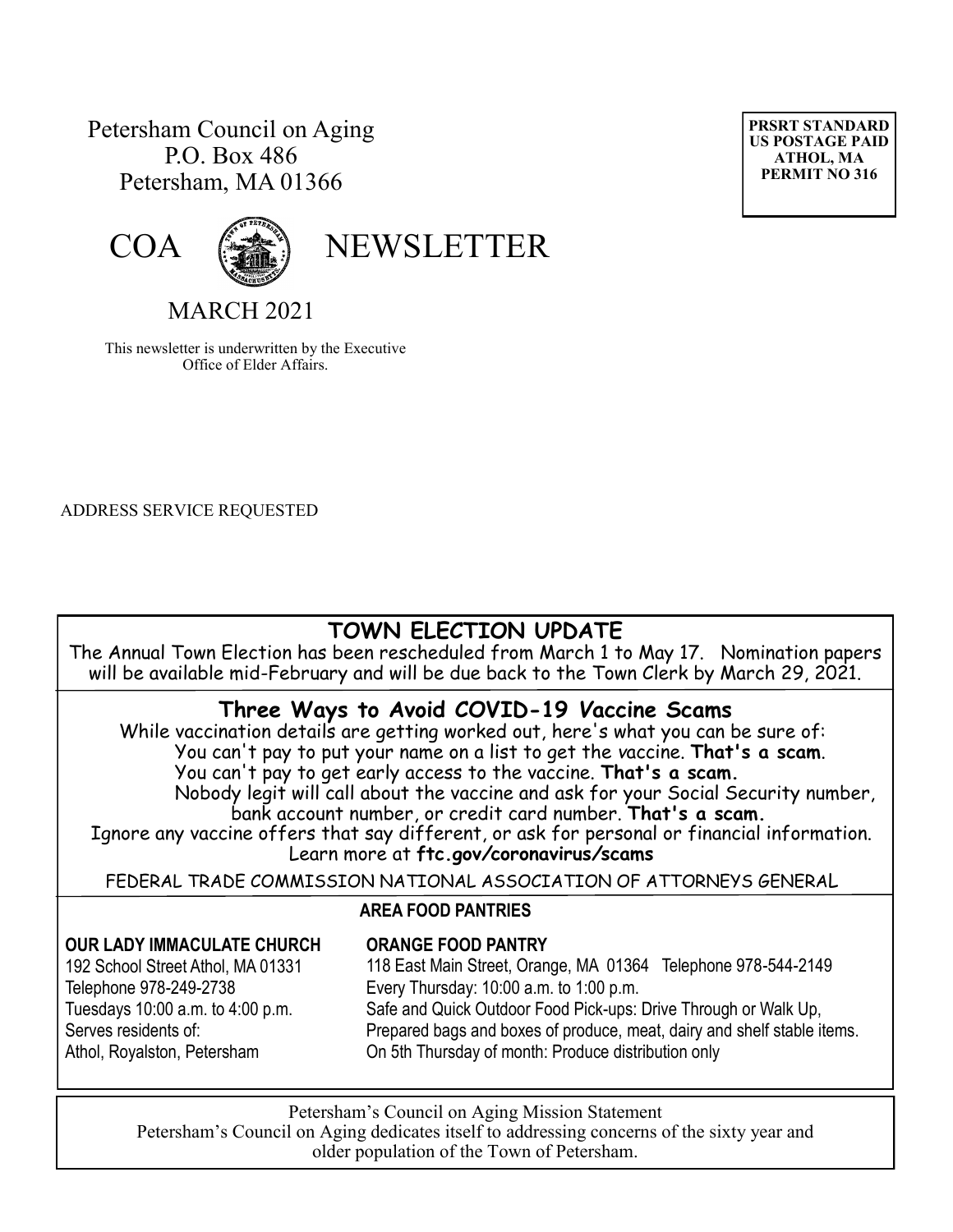# **PETERSHAM EVENTS AND NOTICES**

#### **COA Enrichment/Cultural Programs**

The Program of Storyteller Davis Bates will be rescheduled. Watch for future information.

## **Congregational Church Take Out Dinner**

**What:** Corned beef & cabbage take out dinner. **Where:** Congregational Church - 21 North Main St. **When**: Saturday, March 20th. **Includes:** Corned beef, potato, carrots, turnip, cabbage, and dessert. **Pick-up Time**: 5:30 p.m. **Price**: \$15.00 per meal. **Call:** Janice Olson: 978-724-3362

# **Petersham Partners is Ready to Help!**

Petersham Partners has volunteers geared up and ready to go as we all prepare to negotiate this winter. Have some light yard tasks that still need to be tackled ?

**Sign up now if you need help with snow shoveling or picking up meds from the pharmacy.** Also if anyone is in need of Pet Food, Deb Bachrach is on the Pet Food Task Force for MA.

Give her a call and she will be able to help out with Pet Food.

Give us a call for any of the information listed above! **We are here to help. 978-724-0078.**

# **Petersham Memorial Library Contactless, Curbside Pickup**

# *Materials are available for curbside pickup Tuesdays and Fridays, 2 to 5 p.m.*

For library materials email requests to PetershamLibraryRequests@gmail.com or call 978-724-3405. We will touch base with you when we locate your items. **Pickup days**: Tuesdays and Fridays from 2 to 5 p.m. or by arrangement. In order to maintain best safety practices it is vital that we communicate directly -- via phone or email -- concerning the arrangement of a pickup time for your curbside items.

## **Please contact us before coming to the library.**

We will not put items outside unless we know you are coming on that specific day. As always, patrons must wear masks when approaching the building. Thank you for your continued support and cooperation; it is truly our pleasure to serve you. Please see our website; www.petershamlibrary.net, for more details.

## **COA BOARD NOTES**

- The COA Board did not meet in February 2021
- **Reminders from Past Meetings:**
- Grab n Go Lunches will continue Wed. at noon until indoor meals are approved.
- **Enrichment programs:** Storyteller Davis Bates will be rescheduled.
	- Watch for future updates.
- **Fitness Programs:** Chair Yoga and Tai Chi continue to be held. See Fitness section for details. All participants must wear masks.
- **Discussions:** The Board continues to look for new members. Anyone interested should contact Kay Berry at 978-724-6610

 *The next Board meeting will be on: Wednesday, March 10, 2021 at 10 a.m. in the Lower Town Hall.*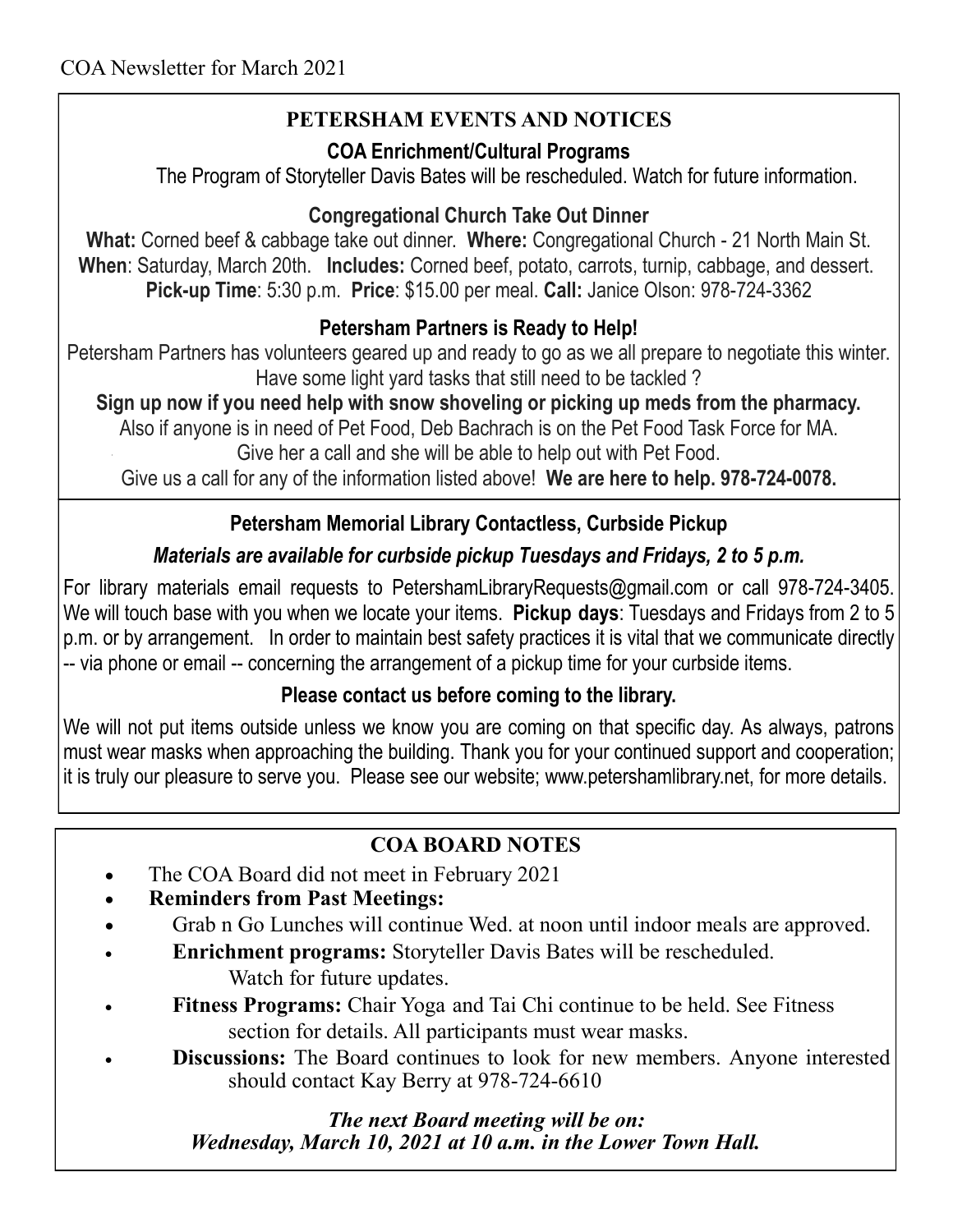#### **Registry of Motor Vehicles Reports Serious Cyber Security Real ID Text Scams**

The Massachusetts Registry of Motor Vehicles (RMV) wants to remind you the agency would never request personal information via text messaging. The American Association of Motor Vehicle Administrators (AAMVA), is reporting several states have experienced customers receiving unsolicited text messages from numbers claiming to be other state government agencies with links or information about REAL ID and updating their licenses. These messages are SPAM.

Massachusetts is NOT among the states impacted by this scam (at this time). Sharing this information with you is critical in our partnership to keep customer information safe and secure every day. Customers should not click on the link and should delete the message.

#### *RMV will never request personal information via a text message.*

*We take the privacy of our customers and their personal information very seriously.* 

**Should you experience this scam , please report them to the FBI's Scam and Safety Office at 857-386-2000.**

Starting on Oct. 1, 2021, you must have a REAL ID or another federally compliant document to fly domestically.

# **WAYS TO STOP FRAUD**

One reason to be glad that we are in a new year is that 2020 was a banner year for scammers. Along with the usual thefts, Covid-19 fraud ranged from fake product offers, bogus testing ploys, and rip-offs involving stimulus checks.

#### *Take the following steps to help keep safe and protect yourself in the future.*

**Protect your mai**l: Informed Delivery is a free service from the U.S. Postal Service in which the agency sends, via email, images of **l**etter sized mail expected to be delivered to you soon. This is a great way to monitor your expected mail. Visit: InformedDelivery.usps.com to signup.

**Check your credit report:** Because of the pandemic, 3 major credit reporting agencies: (Equifax, Experian & TransUnion) are offering free weekly online reports through April 2021. Go to: AnnualCreditReport.com.

Filter your phone calls: Enter all your trusted contacts into your cell phone. When your phone rings, your caller ID will let you know it is one of your contacts. Do not answer if you do not know the caller.

**Manage your emails**: Mark as spam any suspicious or unwanted emails that come to your inbox, so similar messages will be automatically routed to trash.

**Copy the contents of your wallet**: If you have copies of the front and the back of all ID and credit cards you carry stored in a safe place, you will have the account numbers and customer service lines instantly available.

## **COA Sponsored WINTER YOGA, and T'AI CHI CLASSES**

**Tai Chi and Chair Yoga Classes are being held in The Town Hall. Both Chair Yoga and Tai Chi will be limited to 10 people total for each class. Masks and social distancing are required. Kay Berry is the coordinator. If you have questions, call 978-724-6610 or email: PshamCOA@gmail.com**

**T'ai Chi classes with Valerie & Nick Wisnewski are being held on Wednesdays from 4 to 5 p.m.**  Mar. 3, 10, 17, 24, and 31 Suggested Donation: \$5.00

**The Chair Yoga classes with Loren Magruder are being held in the Town Hall.**

 **Classes are held on Wednesdays at 10 to 11 a.m.**

Mar. 3, 10 , 17, 24, and 31 Suggested Donation: \$5.00

**Participants are asked to email or call if you are interested in attending**. **Email is [PshamCOA@gmail.com](mailto:PshamCOA@gmail.com) or phone Kay Berry at 978-724-6610.** 

**Regular Yoga Classes and Fitness Classes have not been scheduled at this time. If you have previously attended these classes you will be notified when they are about to resume.**

> Fitness, Yoga, and T'ai Chi classes are sponsored by the Petersham Council on Aging and are underwritten by the Executive Office of Elder Affairs.